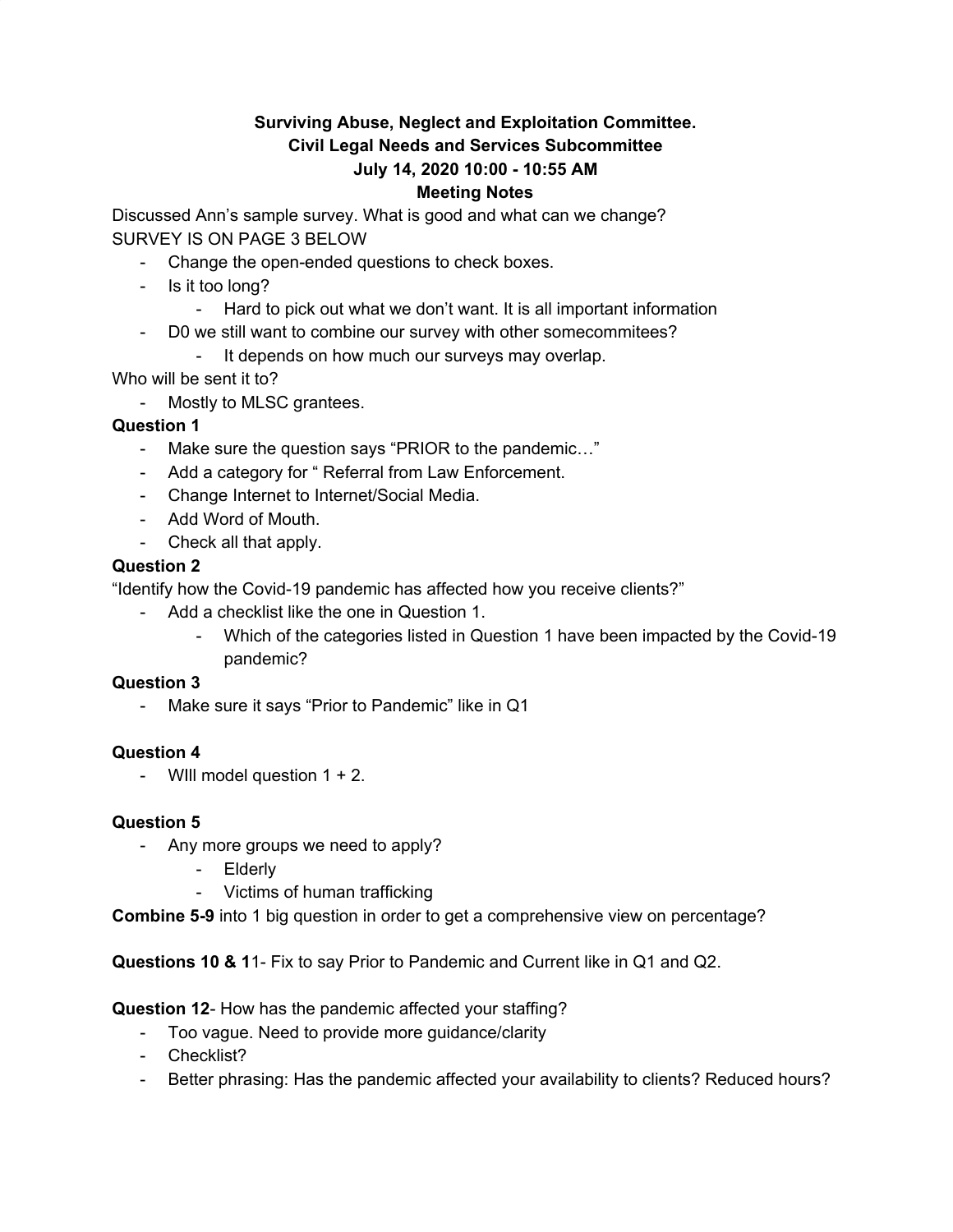**Question 13**: Include "prior to the pandemic" **Question 15**- What *has been* the greatest challenge? **Question 18:** Include a drop down checklist- check all that apply.

- Multilingual staff
- Translated documents
- Interpreters
- Etc.

**Question 19:** combine with restrictions on eligibility question.

#### **Should we add a question about funding?**

- Have you experienced funding cuts; do you anticipate funding cuts?

**ASK about the number of clients they have prior to the pandemic and after?**

**ASK how the service providers are working around the blockages between service providers and clients that the pandemic has created.**

**ASK what type of support they need from their partners to help reach clients. (courts, law enforcement etc)- replace question 17.**

**ASK about how legal service providers anticipate moving forward in a post-covid world?**

Remember: Pre-pandemic legal services may not have been as adequate as they need to be but the focus is on how the pandemic has exacerbated issues within the legal system or created new ones.

Ann will send another version based on comments received Next meeting **July 28 at 10 AM**

DRAFT SURVEY BELOW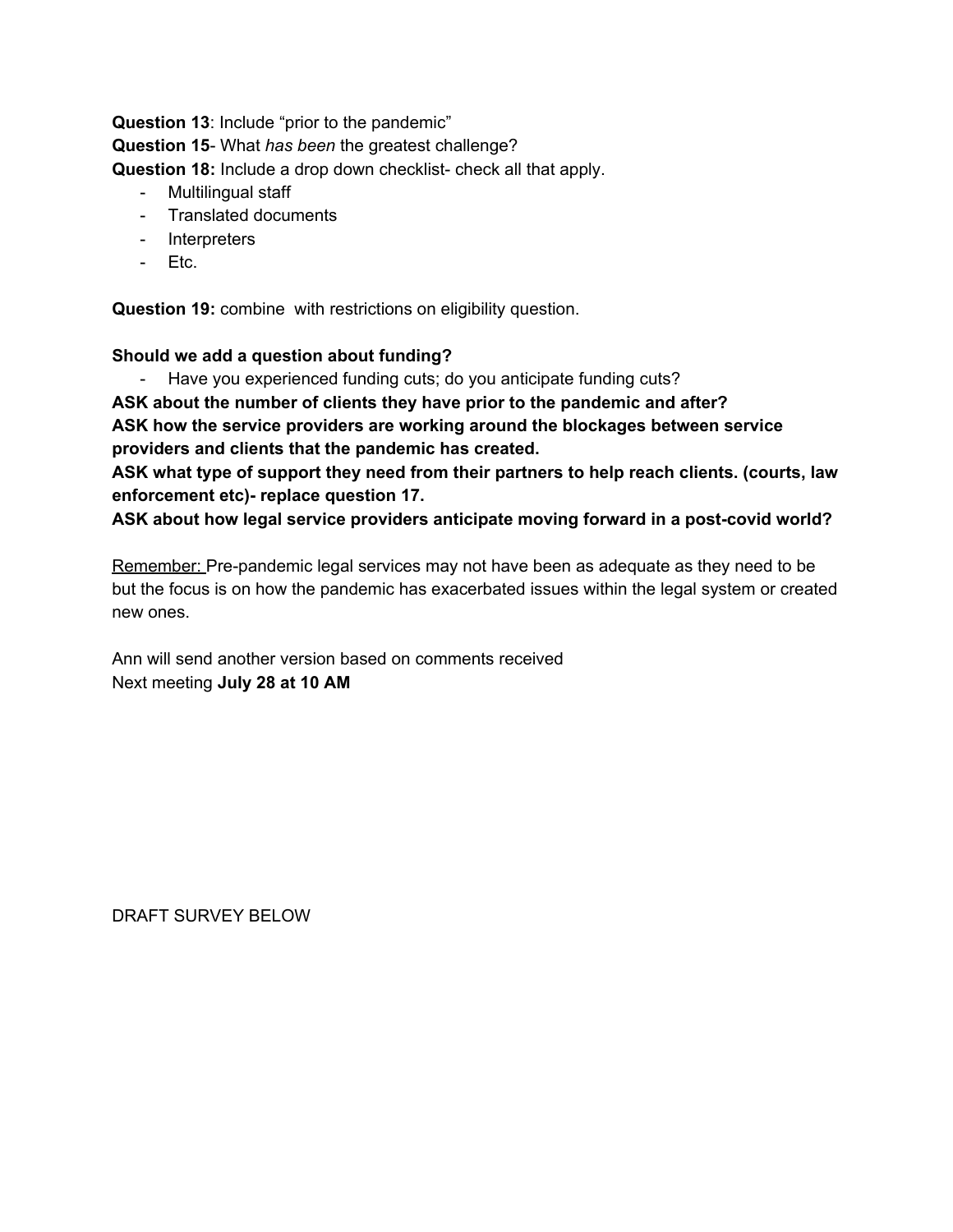# SURVEY OF LEGAL SERVICES PROVIDERS

- 1. Identify the ways that clients typically learn of your services:
	- \_\_\_ Referrals from courts
	- Referrals from social services organizations
	- \_\_\_ Referrals from local bar associations
	- \_\_\_ Radio
	- Television
	- Print media
	- \_\_\_ Internet
	- \_\_\_ Other
- 2. Has the COVID-19 pandemic affected the ways you receive new clients? If so, how?
- 3. How do your clients typically contact you?
	- Phone call

\_\_\_ Text

\_\_\_ Email

Face-to-face (drop-in)

Face-to-face (appointment)

4. Has the COVID-19 pandemic affected the ways that your clients contact you? If so, how?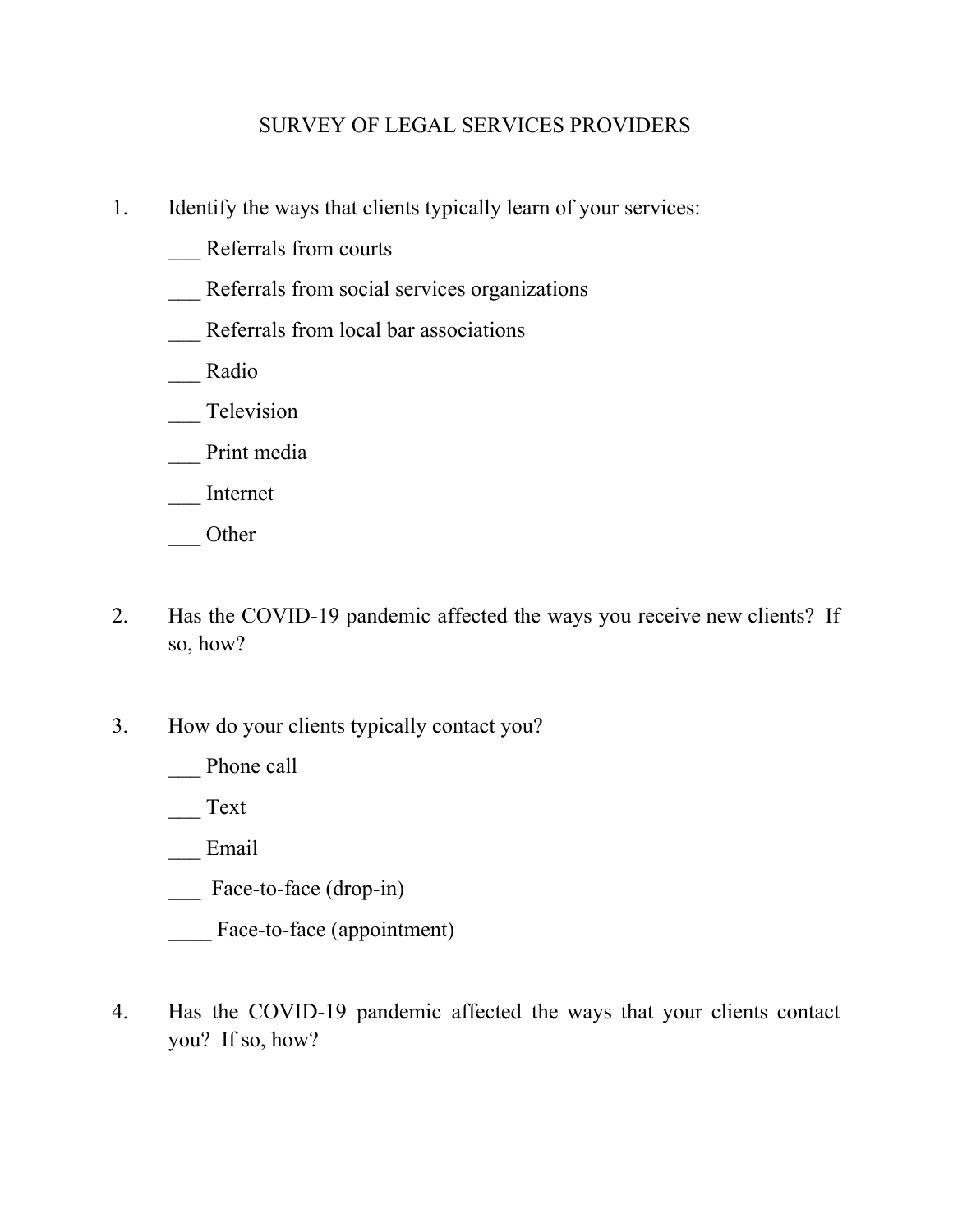- 5. Do you have any special expertise in dealing with clients from vulnerable populations?
	- \_\_\_\_ LGBTQ
	- \_\_\_\_ Undocumented
	- \_\_\_\_ Ethnic/racial minorities
	- \_\_\_ Clients with disabilities
- 6. What percentage of your clients are LGBTQ?
	- $\frac{2}{\sqrt{2}}$  Less than 10%
	- $-$  10-25%
	- $-25-50%$
	- $-50-75%$
	- \_\_\_ 75-100%
- 7. What percentage of your clients are undocumented?
	- $\frac{2}{\sqrt{2}}$  Less than 10%
		- $-$  10-25%
	- $\frac{25-50\%}{ }$
	- $-$  50-75%
	- $-$  75-100%
- 8. What percentage of your clients are ethnic/racial minorities?
	- $\frac{2}{\sqrt{2}}$  Less than 10%
	- \_\_\_ 10-25%
	- \_\_\_ 25-50%
	- $-50-75%$
	- $-$  75-100%
- 9. What percentage of your clients are disabled?
	- Less than  $10\%$
	- $-10-25%$
	- \_\_\_ 25-50%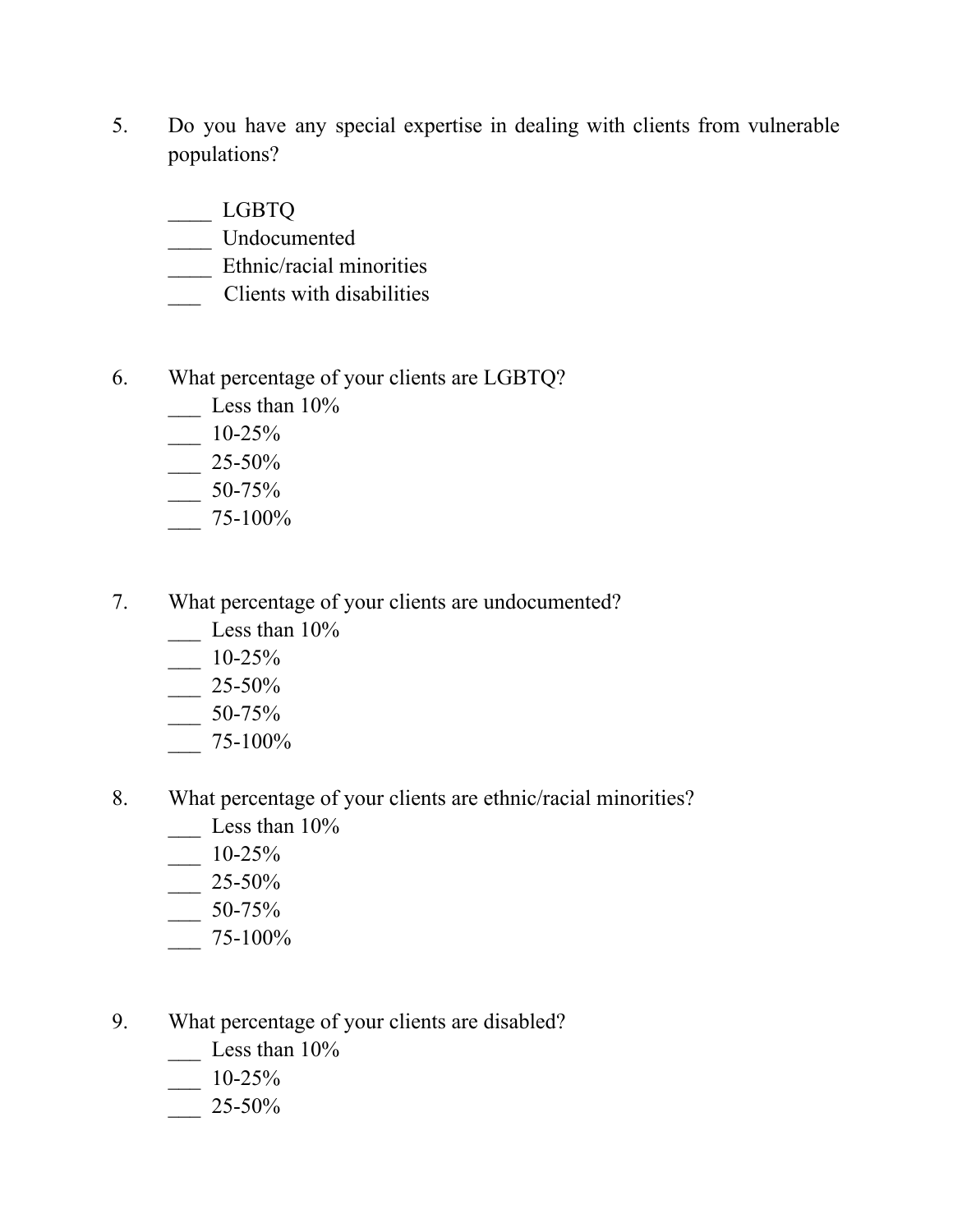50-75% \_\_\_ 75-100%

- 10. What array of legal services do you typically provide?
	- \_\_ Divorce/Separation
	- Protective orders
	- \_\_\_ Child custody
	- \_\_\_ Adult guardianships
	- \_\_\_ Eviction defense
	- \_\_\_ Immigration
	- Immigration detention
- 11. Has the COVID-19 pandemic affected the array of legal services you provide? If so, how?
- 12. Has the COVID-19 pandemic affected your staffing? If so, how?
- 13. What is your procedure for handling emergencies, generally?
- 14. What is your procedure for handling emergencies during the COVID-19 pandemic?
- 15. What was the greatest challenge to client representation presented by the COVID-19 pandemic?
- 16. Do you have any restrictions on your ability to represent individuals based on

\_\_\_\_ income